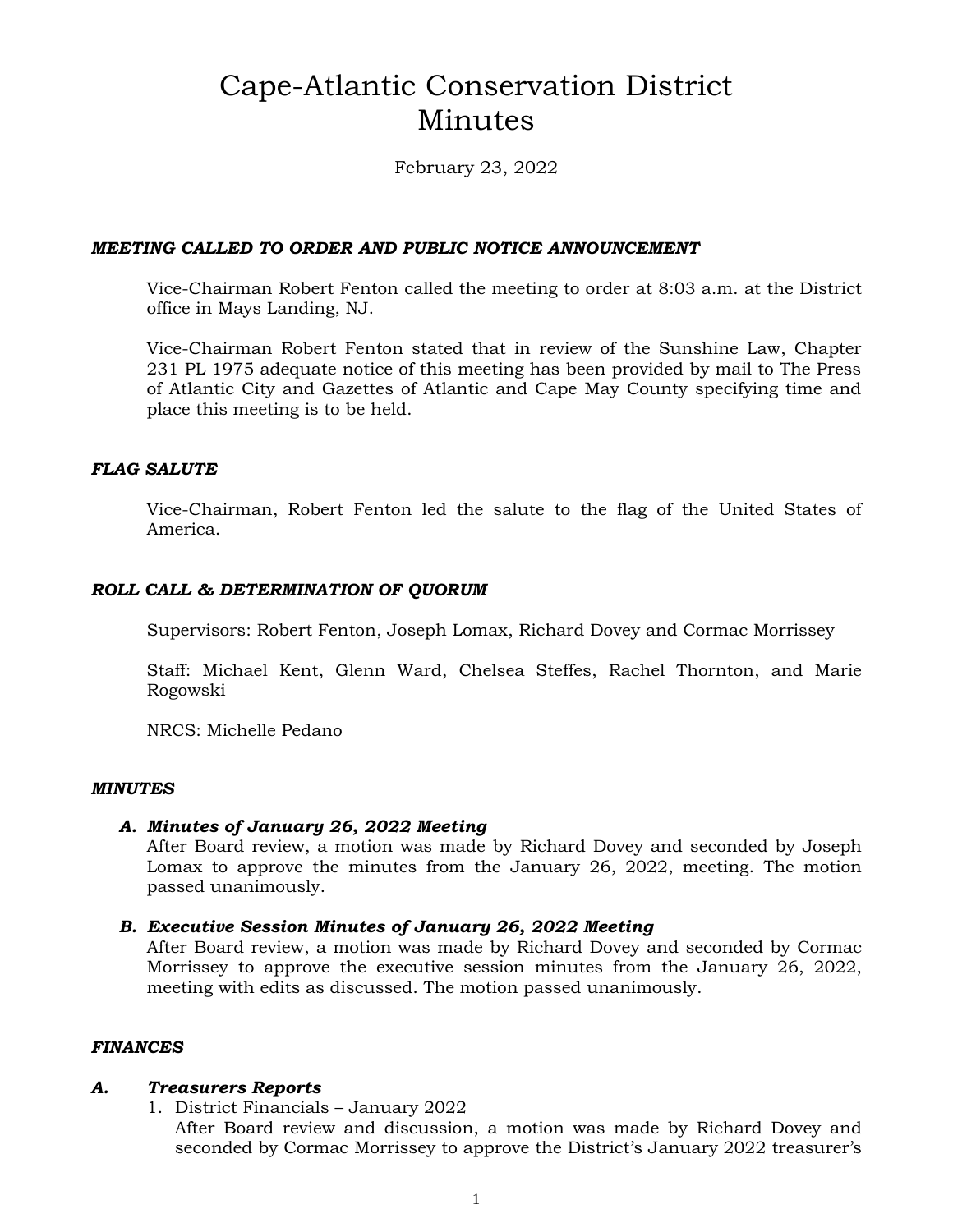report, balance sheet and expenses in the amount of \$135,294.54. The motion passed unanimously.

2. PMC Financials – January 2022

After review of the PMC monthly expense report for January 2022, a motion was made by Joseph Lomax and seconded by Richard Dovey to approve treasurer's report, balance sheet and account balance of \$12,417.62. The motion passed unanimously.

### *B. Farm Bureau Bank CD*

A 12-month CD with Farm Bureau Bank is due for renewal March 27, 2022. After discussion, Michael Kent will explore interest rate options to present at next meeting for Board action.

### *C. FY-2021 Audit*

A copy of FY-2021 Audit was distributed to the Board for review. Motion to accept audit was tabled giving Board time to review audit.

A motion was made by Cormac Morrissey and seconded by Joseph Lomax to pay the FY-2021 audit invoice in the amount of \$4,306.76. The motion passed unanimously.

### *NEW BUSINESS*

### *A. Soil Erosion and Sediment Control Plans*

### *1. January 2022 Certifications*

A motion was made by Joseph Lomax and seconded by Richard Dovey approving all Plan Certifications listed on the January 2022 Application Report except for applications 554-21 and 26-22. The motion passed unanimously.

A motion was made by Richard Dovey and seconded by Cormac Morrissey approving applications 554-21 and 26-22. Joseph Lomax recused. The motion passed.

### *2. January 2022 Re-certifications*

A motion was made by Joseph Lomax and seconded by Cormac Morrissey approving application 129-81 listed on the January 2022 Re-Certification Application Report. The motion passed unanimously.

A motion was made by Cormac Morrissey and seconded by Richard Dovey approving application 22-13 listed on the January 2022 Re-Certification Application Report. Joseph Lomax recused. The motion passed.

# *B. Farmland Program*

None

### *C. Mileage Reimbursement*

Discussed District's current mileage reimbursement rate. A motion was made by Cormac Morrissey and seconded by Richard Dovey to follow Federal standard mileage rate currently at 58.5 cents per mile. The motion passed unanimously.

### *D. NJACD Annual Partnership Meeting*

Meeting scheduled to be held March 28, 2022, at the Freehold District. A motion was made by Joseph Lomax and seconded by Richard Dovey to authorize up to \$900.00 for registration for supervisors and staff to attend.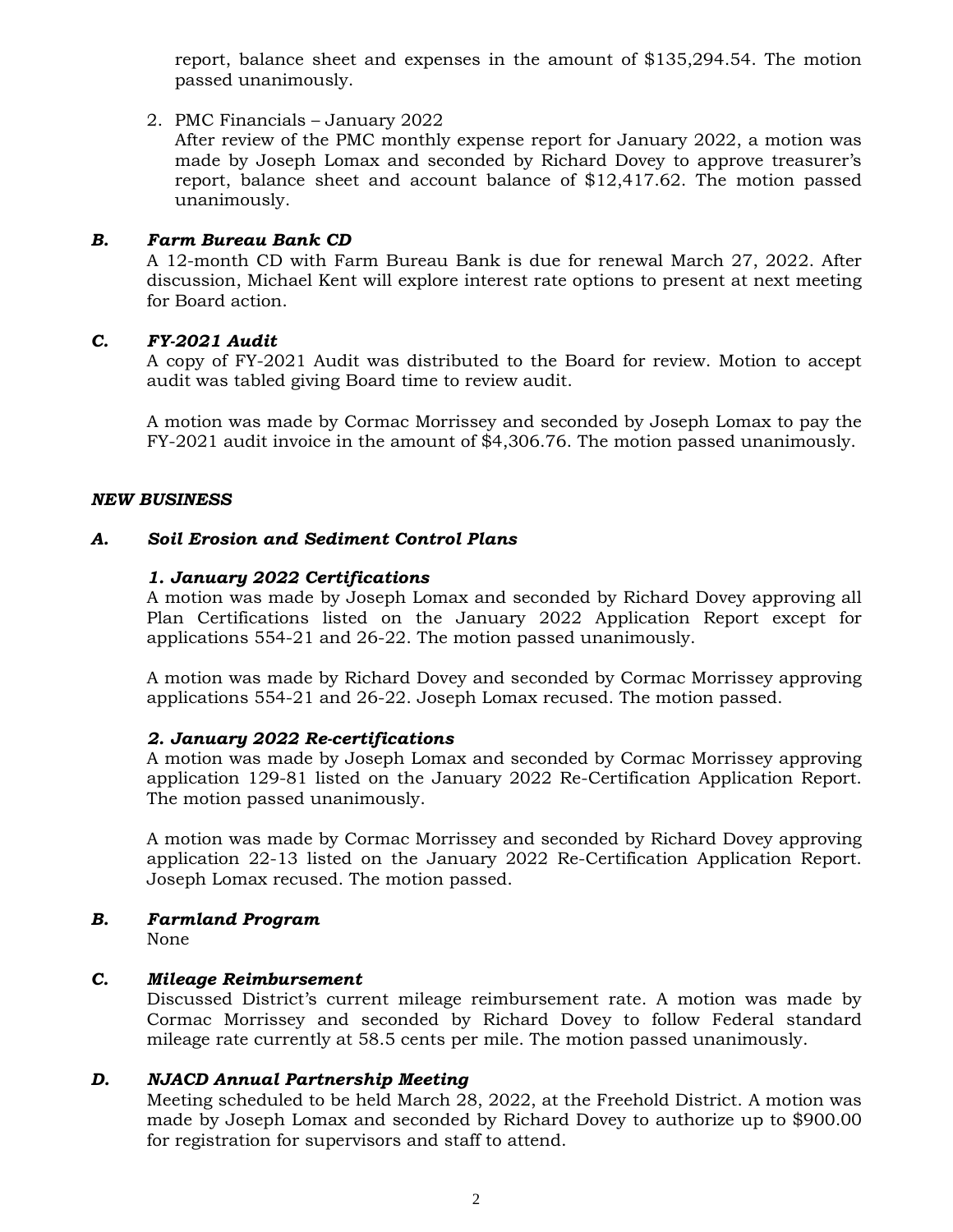### *E. Farmland Assessment Tool*

Michael Kent attended meeting to discuss online farmland assessment tool now available and how Soil Conservation Districts may be able to assist farmers in preparing maps.

### *F. Cost Share Tables*

Copy of NRCS Cost Share Tables was previously emailed to the Board for review. After discussion a motion was made by Joseph Lomax and seconded by Richard Dovey to accept Cost Share Tables as presented. Cormac Morrisey abstained from motion. The motion passed.

### *G. NRCS Civil Rights Review*

Michelle Pedano conducted annual review of NRCS Civil Rights policies.

### *CORRESPONDENCE*

### *A. NJACD- Envirothon*

NJACD is seeking support for the 2022 NJ Envirothon. A motion was made by Joseph Lomax and seconded by Cormac Morrissey to donate \$500.00 as budgeted. The motion passed unanimously.

### *OLD BUSINESS*

### *A. Education*

Chelsea Steffes

-Update on Envirothon and poster contest outreach.

-Absegami High School has applied for Envirothon mini grant.

-Working on Spring/Summer newsletter.

-Update from meeting with Linda Horner, Cape May County 4-H Coordinator.

### *B. Grants*

Michael Kent

-Update on Civil Engineer Technician (CET) grant being filled by Ashley Hines at the NRCS Woodstown field office and NACD Technical Assistance grant being filled by Zachary Nixon at the NRCS Vineland field office.

-Attended, along with Joseph Lomax an Ocean County SCD Regional Conservation Planning Partnership (RCPP) aquaculture grant meeting. Discussed Cape Atlantic District acting as a supporting role to gain knowledge for future grants.

Joseph Lomax

-Would like to see the District build relationships and move forward with applying for own grants.

### **C.** *NACD Annual Meeting*

### Chelsea Steffes

-Conference was very beneficial. Gained a better understanding of NACD and their work on the National, State, and local levels.

-Interesting to learn how other districts across the county operate and how different they are from New Jersey.

-Commented on District poster that was on display all week.

-Commented on the many breakout session attended.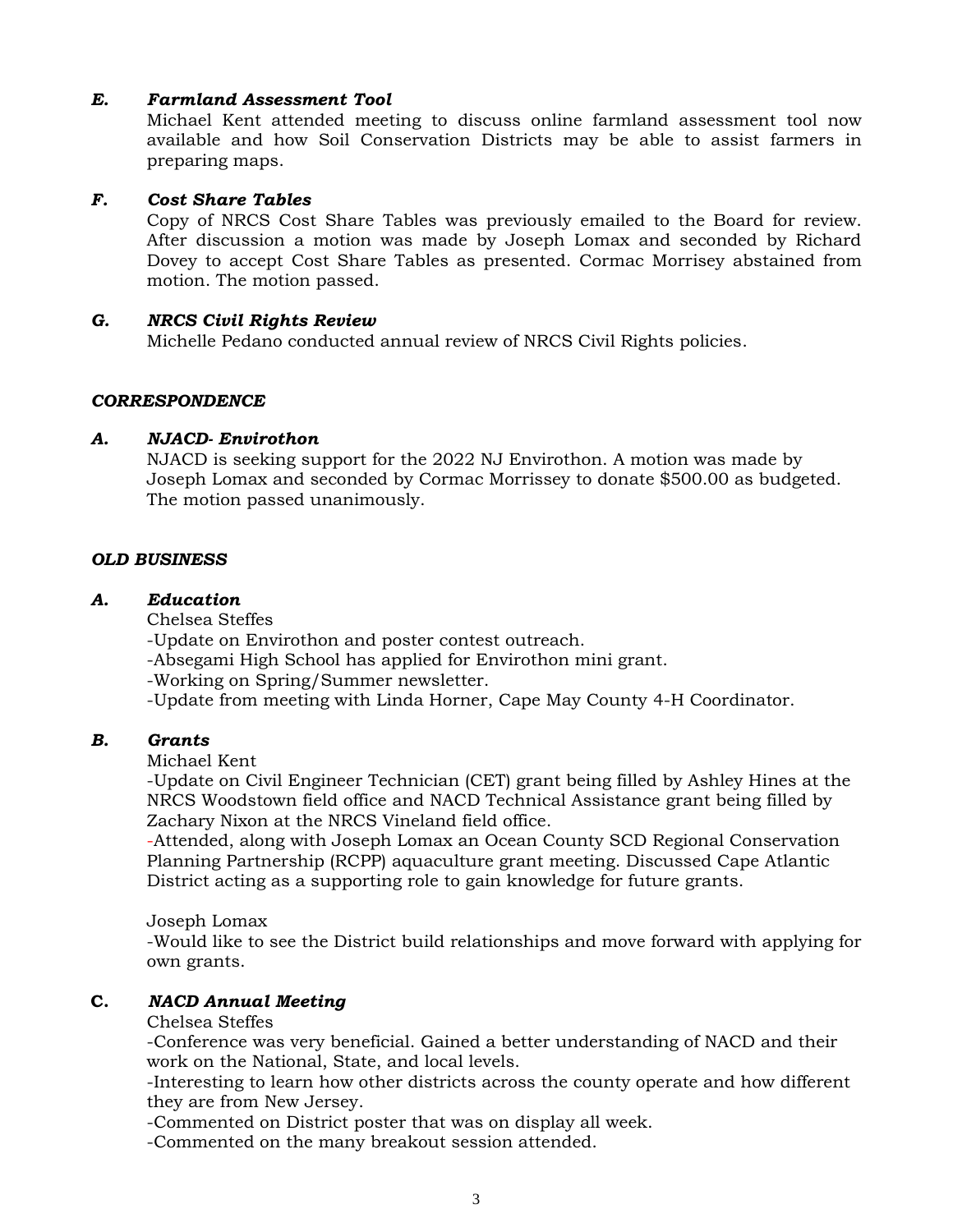Robert Fenton -Thanked Michael Kent for his work in organizing travel. -Commented on meetings attended and outreach efforts by staff.

Michael Kent -Did a great deal of networking. -Was a very productive conference.

### *COMMENTS*

### *A. Staff*

### *Glenn Ward*

-Gave update on 251 applications received and activity throughout the District. -Commented on the SSCC Soil Erosion and Sediment Control Program Summary Statistics report. Will work on preparing report with District data. -John Showler will be coming to the District office on March 28, 2022 for training. Staff from the Gloucester District will also be attending.

### *Chelsea Steffes*

-Thanked the staff for managing office work while at conference.

### *Rachel Thornton*

-Busy with plan review, site inspections.

-Update from meeting with Linda Horner, Cape May County 4-H Coordinator.

-Looking forward to training with John Showler.

-Preparing for upcoming earth day events.

### *B. Supervisors*

### *Joseph Lomax*

-Commented on making connections with other districts to participate in future cooperative training and projects.

-Thanked Board for their support in attending NACD Annual Meeting.

-Commented on upcoming NACD fly-in meetings.

### *Richard Dovey*

-Update on ACUA staffing issues.

### *Cormac Morrissey*

-Commented on Pinelands webinar that took place February 10, 2022 to discuss recently adopted Stormwater Rules.

-Update on future Atlantic City development.

-Commented on the SSCC Soil Erosion and Sediment Control Program Summary Statistics report.

### *Robert Fenton*

-Thanked the Board for their support in attending NACD conference.

### *C. USDA-NRCS*

#### *Michelle Pedano*

-Distributed and commented on NRCS Monthly Activity report.

-USDA Service Center is back to 75% in-person staffing.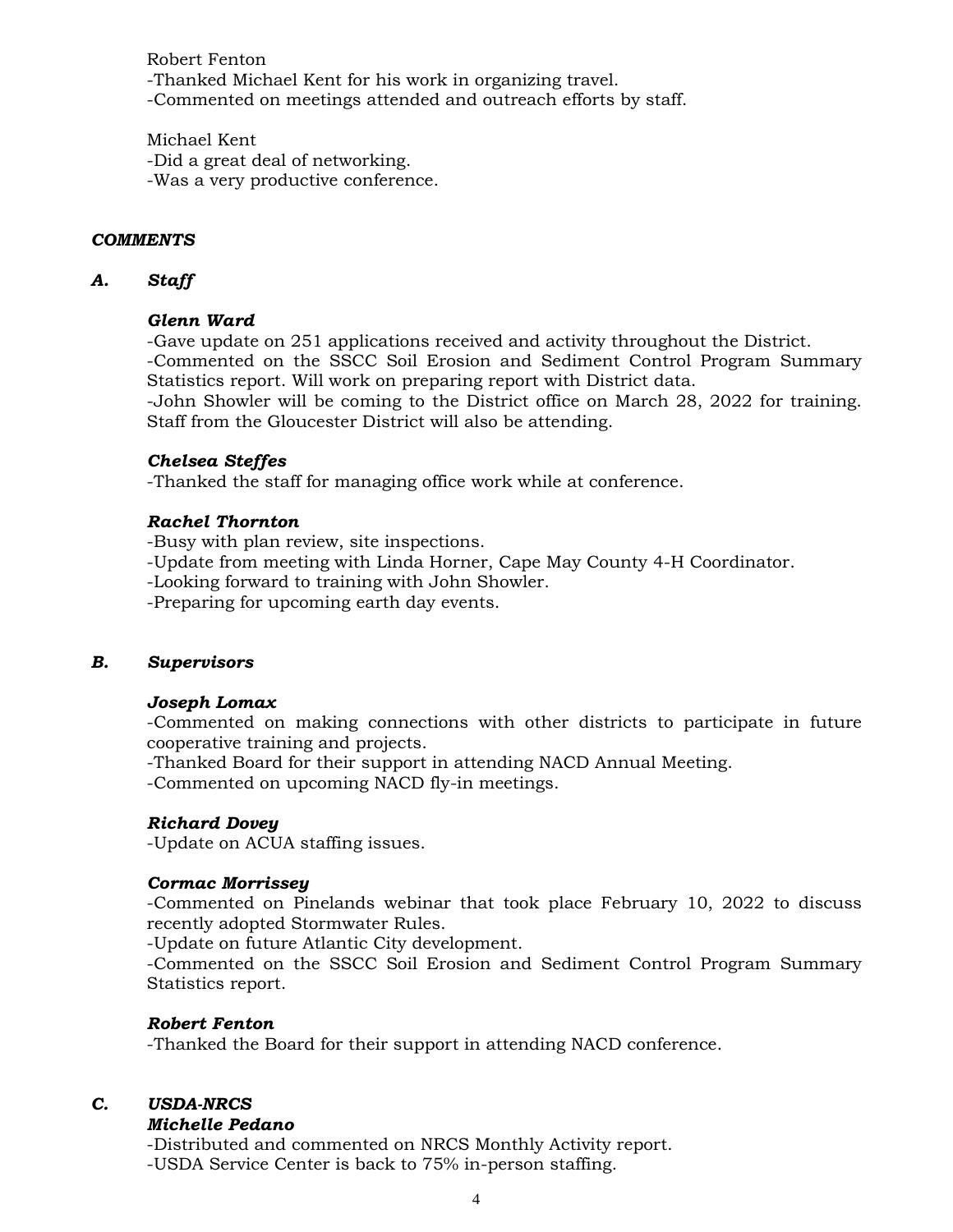-Reported on various programs and sign-up deadlines.

### *D. Public*

Opened meeting to public comment. No comments from public.

#### *EXECUTIVE SESSION*

A motion was made by Richard Dovey and seconded by Joseph Lomax to go into executive session at 9:57 a.m. The motion passed unanimously.

A motion was made by Joseph Lomax and seconded by Cormac Morrissey to end executive session at 10:53 a.m. and return to the regular meeting. The motion passed unanimously.

### *ACTION ON ITEMS FROM EXECUTIVE SESSION*

A motion was made by Richard Dovey and seconded by Joseph Lomax to provide staff and supervisors full meal reimbursement for board approved travel. The motion passed unanimously.

A motion was made by Richard Dovey and seconded by Joseph Lomax to increase District's credit card limit to \$10,000. The motion passed unanimously.

A motion was made by Joseph Lomax and seconded by Richard Dovey to have District Manager research and gather information for the hiring of a new District staff member that will assist with grants and outreach opportunities. The motion passed unanimously.

### *ADJOURNMENT*

Vicechair Robert Fenton adjourned meeting at 11 a.m. The next meeting will be held March 23, 2022 at 8:00 A.M. at the District Office in Mays Landing, NJ.

Unless otherwise indicated, all actions were taken by unanimous vote of all members present.

Marie Rogowski, Administrative Assistant